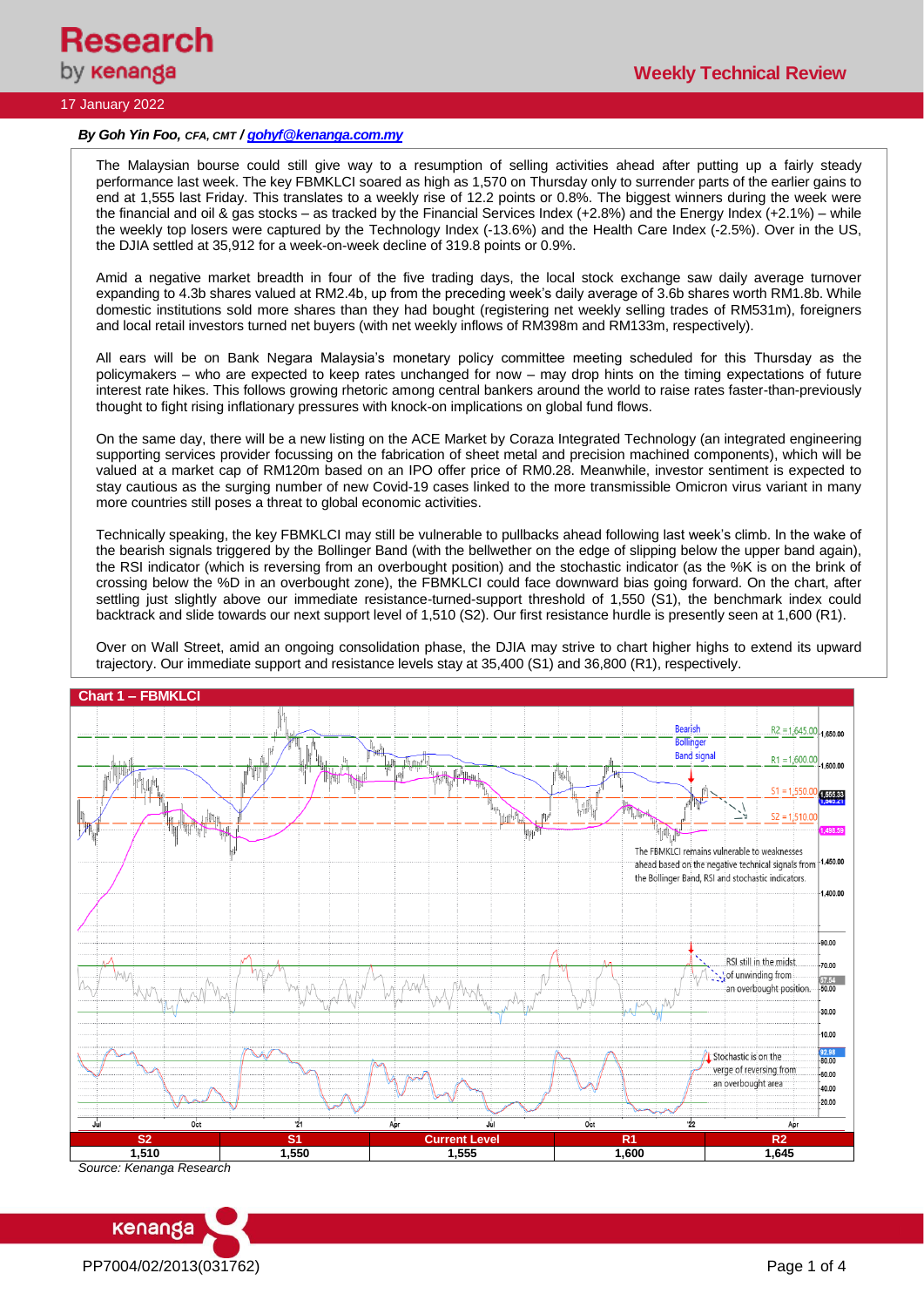# **On Our Technical Watch**







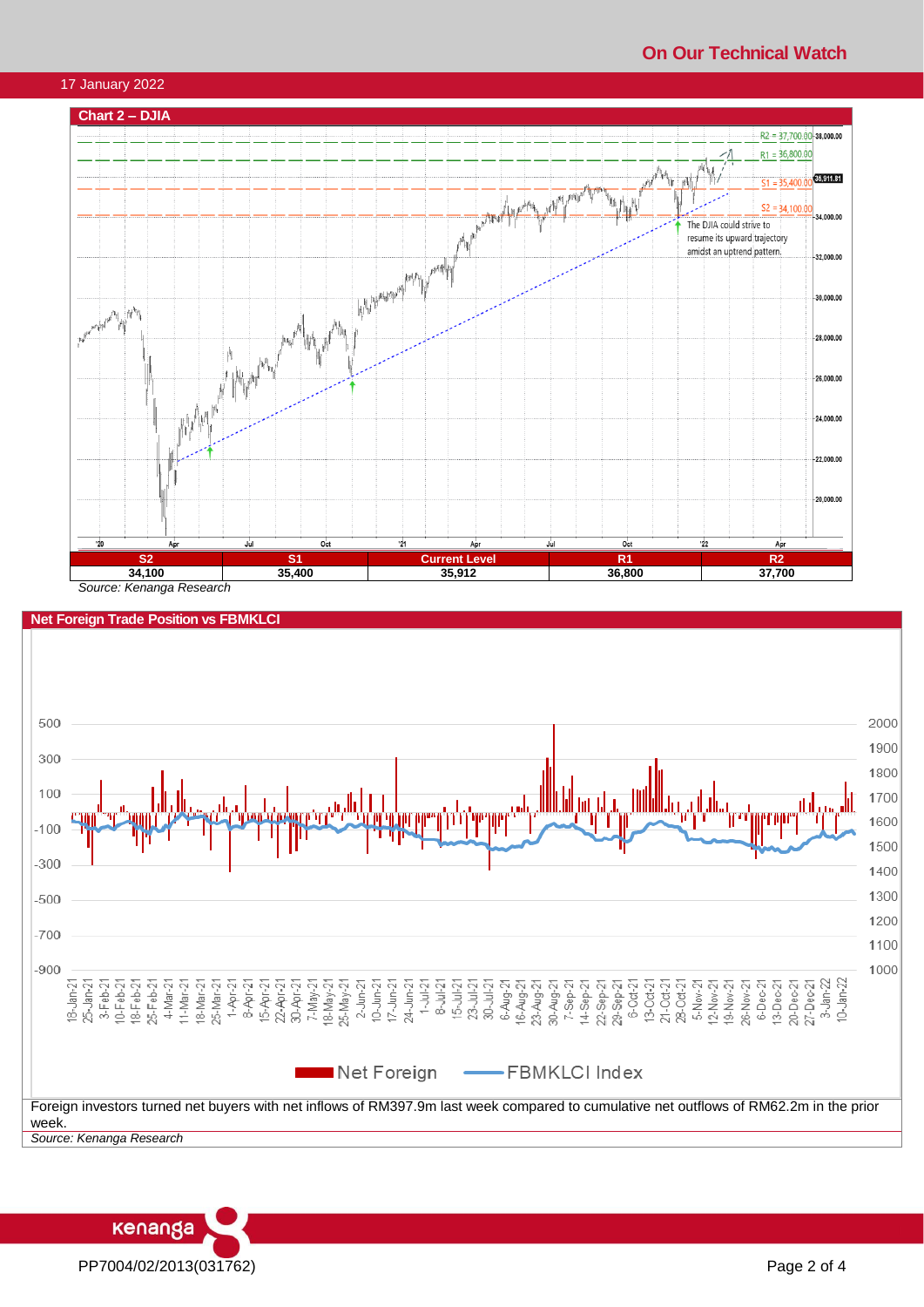### 17 January 2022

## **STOCK CALL MONITOR\***

| <b>Stock Name</b>                   | <b>Issue Date</b><br>(ID) | Rating                 | Price @ ID | <b>Target Price</b><br>(TP) | <b>Stop Loss</b><br>Price (SL) | <b>Upside</b><br>Potential @<br>ID | <b>Downside</b><br>Risk @ ID | <b>Risk to</b><br><b>Reward Ratio</b> | <b>Highest Price Lowest Price</b><br>since ID | since ID  | <b>Last Price</b> | Status <sup>^</sup> | <b>Date Status</b><br><b>Fulfilled</b> |
|-------------------------------------|---------------------------|------------------------|------------|-----------------------------|--------------------------------|------------------------------------|------------------------------|---------------------------------------|-----------------------------------------------|-----------|-------------------|---------------------|----------------------------------------|
|                                     |                           |                        | <b>RM</b>  | <b>RM</b>                   | <b>RM</b>                      | $\%$                               | %                            |                                       | <b>RM</b>                                     | <b>RM</b> | <b>RM</b>         |                     |                                        |
| <b>ICTOS DIGITAL BHD</b>            |                           | 17/12/2021 Trading Buy | 1.75       | 1.98                        | 1.53                           | 13%                                | $-13%$                       | 1.05x                                 | 1.96                                          | 1.71      | 1.80              | Open                |                                        |
| <b>DIALOG GROUP BHD</b>             | 17/12/2021                | <b>Trading Buy</b>     | 2.46       | 2.78                        | 2.18                           | 13%                                | $-11%$                       | 1.14x                                 | 2.91                                          | 2.36      |                   | 2.89 TP Hit         | 12/1/2022                              |
| <b>HARBOUR-LINK GROUP BHD</b>       |                           | 21/12/2021 Trading Buy | 1.17       | 1.34                        | 1.05                           | 15%                                | $-10%$                       | 1.52x                                 | 1.32                                          | 1.13      | 1.18              | Open                |                                        |
| SHIN YANG SHIPPING CORP BHD         |                           | 21/12/2021 Trading Buy | 0.32       | 0.36                        | 0.28                           | 13%                                | $-13%$                       | 1.00x                                 | 0.35                                          | 0.32      |                   | 0.35 Open           |                                        |
| NOVA WELLNESS GROUP BHD             |                           | 22/12/2021 Trading Buy | 0.98       | 1.11                        | 0.85                           | 14%                                | $-13%$                       | 1.08x                                 | 1.07                                          | 0.96      | 1.01              | Open                |                                        |
| UNITED U-LI CORP BHD                |                           | 22/12/2021 Trading Buy | 1.30       | 1.47                        | 1.14                           | 13%                                | $-12%$                       | 1.06x                                 | 1.34                                          | 1.22      |                   | 1.25 Open           |                                        |
| <b>OPTIMAX HOLDINGS BHD</b>         |                           | 23/12/2021 Trading Buy | 1.38       | 1.56                        | 1.21                           | 13%                                | $-12%$                       | 1.06 <sub>2</sub>                     | 1.40                                          | 1.21      | 1.27              | <b>SL Hit</b>       | 11/1/2021                              |
| <b>GENTING MALAYSIA BHD</b>         |                           | 23/12/2021 Trading Buy | 2.81       | 3.13                        | 2.52                           | 11%                                | $-10%$                       | 1.10x                                 | 2.97                                          | 2.81      |                   | 2.91 Open           |                                        |
| <b>AXIATA GROUP BERHAD</b>          |                           | 24/12/2021 Trading Buy | 3.69       | 4.05                        | 3.34                           | 10%                                | $-9%$                        | 1.03x                                 | 4.16                                          | 3.67      |                   | 3.78 TP Hit         | 31/12/2021                             |
| SYARIKAT TAKAFUL MALAYSIA KE#       |                           | 24/12/2021 Trading Buy | 3.64       | 4.00                        | 3.35                           | 10%                                | $-8%$                        | 1.26x                                 | 3.89                                          | 3.54      |                   | 3.74 TP Hit         | 14/1/2022                              |
| <b>OPCOM HOLDINGS BHD</b>           |                           | 4/1/2022 Trading Buy   | 0.99       | 1.15                        | 0.85                           | 16%                                | $-14%$                       | 1.14x                                 | 1.03                                          | 0.90      |                   | 0.91 Open           |                                        |
| <b>BINASAT COMMUNICATIONS BHD</b>   |                           | 4/1/2022 Trading Buy   | 0.32       | 0.36                        | 0.27                           | 14%                                | $-14%$                       | 1.00x                                 | 0.33                                          | 0.30      | 0.30              | Open                |                                        |
| <b>INSAS BHD</b>                    |                           | 5/1/2022 Trading Buy   | 0.96       | 1.05                        | 0.87                           | 10%                                | $-9%$                        | 1.12x                                 | 0.99                                          | 0.93      | 0.93              | Open                |                                        |
| JHM CONSOLIDATION BHD               |                           | 5/1/2022 Trading Buy   | 1.77       | 2.03                        | 1.53                           | 15%                                | $-14%$                       | 1.08x                                 | 1.87                                          | 1.54      | 1.57              | Open                |                                        |
| <b>BP PLASTICS HOLDING BHD</b>      |                           | 6/1/2022 Trading Buy   | 1.58       | 1.85                        | 1.38                           | 17%                                | $-13%$                       | 1.35x                                 | 1.60                                          | 1.43      | 1.43              | Open                |                                        |
| SIME DARBY PROPERTY BHD             |                           | 6/1/2022 Trading Buy   | 0.63       | 0.73                        | 0.55                           | 16%                                | $-13%$                       | 1.25x                                 | 0.64                                          | 0.61      | 0.61              | Open                |                                        |
| SOUTHERN STEEL BERHAD               |                           | 7/1/2022 Trading Buy   | 0.82       | 0.94                        | 0.72                           | 15%                                | $-12%$                       | 1.20x                                 | 0.85                                          | 0.79      | 0.81              | Open                |                                        |
| <b>ABLE GLOBAL BHD</b>              |                           | 7/1/2022 Trading Buy   | 1.66       | 1.86                        | 1.48                           | 12%                                | $-11%$                       | 1.11x                                 | 1.67                                          | 1.58      | 1.62              | Open                |                                        |
| <b>SERSOL BHD</b>                   |                           | 11/1/2022 Trading Buy  | 0.50       | 0.60                        | 0.39                           | 21%                                | $-21%$                       | 1.00x                                 | 0.54                                          | 0.46      |                   | $0.48$ Open         |                                        |
| SOUTHERN CABLE GROUP BHD            |                           | 11/1/2022 Trading Buy  | 0.42       | 0.47                        | 0.37                           | 13%                                | $-11%$                       | 1.22x                                 | 0.41                                          | 0.40      | 0.40              | Open                |                                        |
| <b>POH HUAT RESOURCES HLDGS BHD</b> |                           | 12/1/2022 Trading Buy  | 1.35       | 1.52                        | 1.20                           | 13%                                | $-11%$                       | 1.13x                                 | 1.38                                          | 1.34      | 1.34              | Open                |                                        |
| <b>EG INDUSTRIES BHD</b>            |                           | 12/1/2022 Trading Buy  | 0.59       | 0.67                        | 0.50                           | 15%                                | $-15%$                       | 1.00x                                 | 0.61                                          | 0.57      | 0.59              | Open                |                                        |
| <b>GDEX BHD</b>                     |                           | 13/1/2022 Trading Buy  | 0.29       | 0.34                        | 0.25                           | 17%                                | $-14%$                       | 1.25x                                 | 0.29                                          | 0.28      | 0.28              | Open                |                                        |
| <b>MYNEWS HOLDINGS BHD</b>          |                           | 13/1/2022 Trading Buy  | 0.86       | 0.95                        | 0.77                           | 11%                                | $-10%$                       | 1.12x                                 | 0.88                                          | 0.86      | 0.86              | Open                |                                        |
| <b>SCGM BHD</b>                     |                           | 14/1/2022 Trading Buy  | 2.23       | 2.55                        | 1.96                           | 14%                                | $-12%$                       | 1.19x                                 | 2.24                                          | 2.16      |                   | $2.16$ Open         |                                        |
| <b>UEM SUNRISE BHD</b>              |                           | 14/1/2022 Trading Buy  | 0.34       | 0.40                        | 0.29                           | 16%                                | $-15%$                       | 1.10x                                 | 0.34                                          | 0.33      |                   | $0.33$ Open         |                                        |

*\* Tracks our stock recommendations on a one-month rolling basis from issue date. Stock names will drop out from the list after one month from issue date regardless of their status.*

*^ Status will be categorised as either:(i) "TP hit" when stock reaches target price first or (ii) "SL hit" when stock touches stop loss first OR (iii) "Open" when neither TP nor SL has been hit. # Stock has traded ex-entitlement for DPS of 12 sen on 29 Dec 2021. TP Hit after taking into account the dividend returns.*